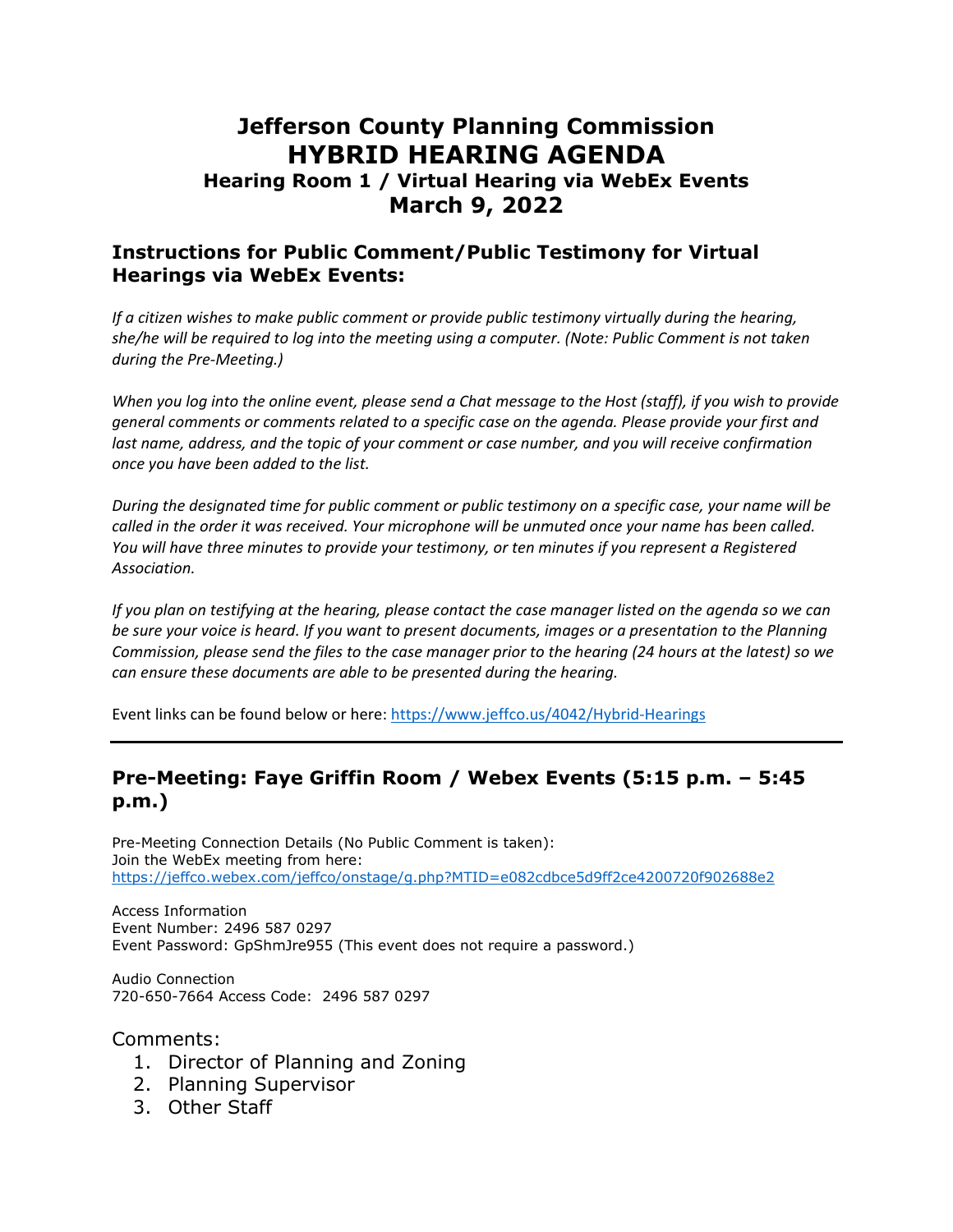- 4. Legal Counsel
- 5. Administrative Assistant
- 6. Planning Commission

Overview of Public Hearing (case review)

### **Hearing: Hearing Room 1 / Webex Events (Approximately 6:15 p.m.)**

PC Hearing Connection Details: Join the WebEx meeting from here: https://jeffco.webex.com/jeffco/onstage/g.php?MTID=eec3a47588e8a4fd76472c6ff9434d11f

Access Information Event Number: 2487 168 2314 Event Password: WaN3E48Dqqq (This event does not require a password.)

Audio Connection 720-650-7664 Access Code: 2487 168 2314

- 1. **Call to Order**
- 2. **Pledge of Allegiance**

#### 3. **Discussion of Virtual Meeting Procedures**

#### 4. **Citizen Comments**

A short period for members of the public to appear without being scheduled ahead of time to make comments on planning matters not before the Commission at this time.

5. **Approval of minutes** *– February 23, 2022* 

# **Agenda Items:**

# **Consent Agenda**

| <u>21-133749RZ</u>       | Rezoning                                   |  |
|--------------------------|--------------------------------------------|--|
| <b>Case Name:</b>        | 16180 Mt Vernon Road                       |  |
| <b>Owner/Applicant:</b>  | Dustin M. Voag                             |  |
| Location:                | 16180 Mt Vernon Road                       |  |
|                          | Section 1, Township 5 South, Range 70 West |  |
| <b>Approximate Area:</b> | 2.5 acres                                  |  |
| <b>Purpose:</b>          | To rezone from Planned Development (PD) to |  |
|                          | <b>Residential-Two (R-2)</b>               |  |
| <b>Case Manager:</b>     | Kristen Cowan                              |  |
| <u>18-115728PF</u>       | Preliminary and Final Plat                 |  |
| <b>Case Name:</b>        | <b>Welch Acres Subdivision</b>             |  |
| <b>Owner/Applicant:</b>  | Keith Larwick and Tara Larwick             |  |

**1** 

**2**